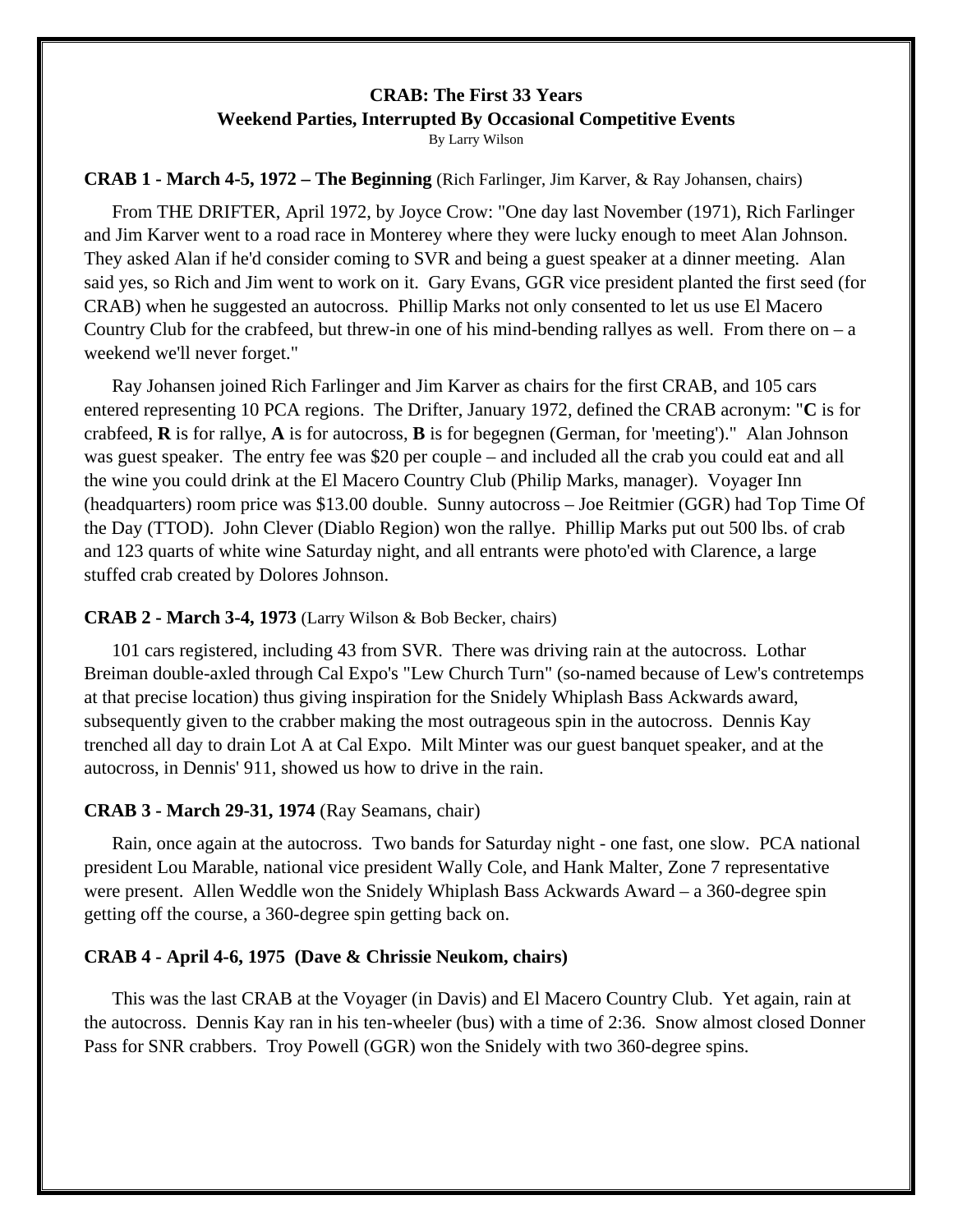#### **CRAB 5 - April 23-25, 1976** (Dave & Chrissie Neukom, chairs)

Headquartered at the Red Lion Inn. The autocross ran without rain (first time since CRAB 1) and Vicki Willis beat Linda Mitchell. Redwood Region's horn was present. Paul Bates had crablegs. Walt Maas was the surprise guest speaker. Someone tied Bob Schleh's shoe laces to the microphone. Bob was the early-day Voice of CRAB.

#### **CRAB 6 - April 15-17, 1977** (John & Candy Wong, chairs)

Long autocross course – last car ran at 6:10 p.m. Mick Williams, PCA National President was present. The thrill of victory: Joe Reitmier was TTOD, again. The agony of defeat: John Clever (with Jim Pasha navigating) max'ed the first rallye leg – finished fourth in class.

#### **CRAB 7 - April 7-9, 1978** (Ted & Diane Colbert, chairs)

A limit of 130 cars was set, but 145 cars entered, some from San Diego, Las Vegas, and the State of Washington. Once again, Paul (Crablegs) Bates chaired the funkhana. Terry Zaccone (GGR) told Polish jokes, Tony Maslowski (San Joaquin Region) told Italian jokes. At 2:00 AM, twenty people were still on the dance floor. Buffalo Beer was the official beer of CRAB 7. Susie Atlee (GGR) won the Snidely (five spins in three laps). John Clever won the rallye.

#### **CRAB 8 - April 19-22, 1979** (Mike & Vicki Willis, chairs)

This was a four-day event, beginning with Thursday evening registration and the welcome party at the Red Lion Inn. **Two CRAB-firsts:** a tour event (of historical Sacramento) and a nightkhana by Paul Bates with the course illuminated by 100 construction blinker-lights (assisted briefly by a spotlight from the Sheriff's spy-in-the-sky helicopter). Emmett Wilder (Redwood Region) won TTOD and Sally Weddle took the Snidely (someone told her to keep her foot in it if she got sideways). Glenn Hills (GGR) did the autocross announcing.

#### **CRAB 9 - April 11-13, 1980** (Pat & Larry Wilson, chairs)

Welcome-party-goers consumed 14 quarts of booze, 24 liters of wine, and eight pounds of popcorn. A sunny autocross was chaired by Mike Willis. Allen Weddle drove his car over the cash box. Another 152 liters of wine were pumped down at the banquet. Frank Navares (GGR) **won the crabbiest car award with a giant crab affixed to the top of his 914. Frank later deeded the critter to SVR for CRAB, and it was named, Alfred E. Hitchcrab, by Sally Weddle** after a contest. Harvey Cain and Paul Bates chaired the funkhana this year, Rik Larson the rallye. Dave Neukom's beer and brat featured 402 buns, 70 pounds of sauerkraut, 100 pounds of bratwurst (bockwurst), and 24 cases of beer. John Clever won the rallye with a score of 10. Ray and Sara Clements joined PCA/SVR in time to place second in the 912/924 class.

#### **CRAB 10 - April 24-26, 1981** (Ray & Sara Clements, chairs)

136 cars entered from 12 PCA West Coast regions, Nat'l PCA president Hank Malter included. Once again, there were sunny skies for the autocross. Kirk Bradford became the modern-day Voice of Crab. Connie Cain took home the Snidely. Jim and Sheila McDade chaired the funkhana. With a score of 42, Rob and Kerry Biddle (GGR) were overall winners in the rallye (Clever out to lunch). Rough roads on the rallye helped produce the SVR's newest Porsche-person to proud parents, Scott and Kathleen Peebles.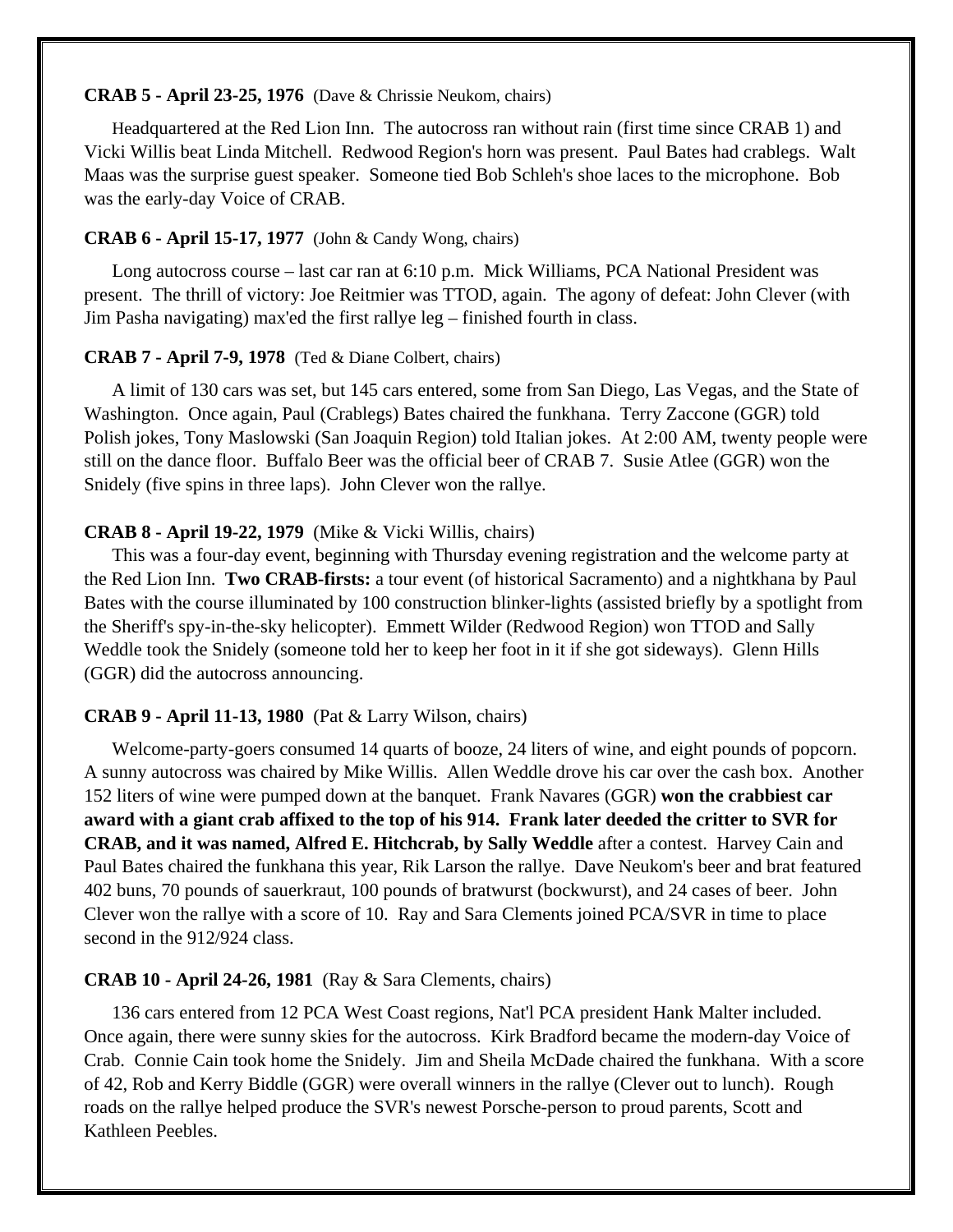#### **CRAB 11 - April 16-18, 1982** (Kirk Bradford, chair)

122 cars entered representing all Zone 7 regions. Terry Zaccone took TTOD in the autocross. The thrill of victory: Jack Samples won class 13. The agony of defeat: Harvey Cain  $12<sup>th</sup>$  in class 15 (Harvey didn't get one of the Seco Towers awards). LaQuita Hills (GGR) won the Disco Enduro award. Paul Bates was back at the helm of the funkhana. Stan Breyfogle chaired the rallye so Rik and Lettie Larson could win.

## C**RAB 12 - April 22-24, 1983** (Trische Robertson, chair)

Rebecca Newlin (GGR) wrote in the June 1983 issue of The Drifter, "CRAB 12, with approximately 270 people, was a not-soon-to-be-forgotten event, **chaired this year by an all-women team**, headed by Trische Robertson. Only one lady slipped up and it was Mother Nature. It rained almost the entire weekend."

Rain...almost the entire weekend? No, Rebecca, it poured cats and dogs for the entire weekend, except when Mike and Vicki Willis made their autocross runs. They were first, and got TTOD and TTOD (ladies) respectively, before the skies let loose. Harvey Cain took home the Snidely. The allwoman team included Lori Campbell, assistant CRAB 12 chair; Dolores Weddle, registration; Linda Mitchell, autocross; Jeannie Bates, funkhana; Marty Lausten, rallye; and Pat Wilson, beer and brat. Bob Peake drove his car into a ditch on the rallye. Larry and Pat Wilson won the CRAB 12 Trivia Quiz.

## **CRAB 13 - April 27-29, 1984** (Steve & Lori Campbell, chairs)

New twist for the **autocross**: Ted Colbert designed the **course** so it **spelled CRAB** (that is, if you were a bird hovering about 500 feet above). Also, a **new event** was introduced – the **Trike-A-Cross** by Vicki Willis with a chicane and a sweeper preceding the start-finish straight. A put-up job, though. Daughter, Michelle, won the Big Wheel class with a time 21.41.

## **CRAB 14 - April 26-28, 1985** (Mike & Vicki Willis, chairs)

The welcoming party was held in the Red Lion suite once used by President Ronald Reagan and wife, Nancy. Ironically, it was the Kennedy Suite. **263 people** were seated for the **Saturday evening banquet**, **which included the very first live parakeet given away as a door prize** (no animals were injured in the production of this event except, maybe, for several hundred crab). Cheryl Gilpin (San Joaquin Region) won the coveted Crabbiest Car award.

## **CRAB 15 - April 25-27, 1986** (Dwight & Linda Mitchell, chairs)

CRAB **attendance records were broken with 172 cars entered.** Chaired by Dwight and Linda Mitchell (who re-upped along with their supporting cast for the following year), able assistants included Bob Peake (autocross), Kern Breaux (funkhana), Rik Larson (rallye) and C.C. Craig and Karen Mangin (beer and brat).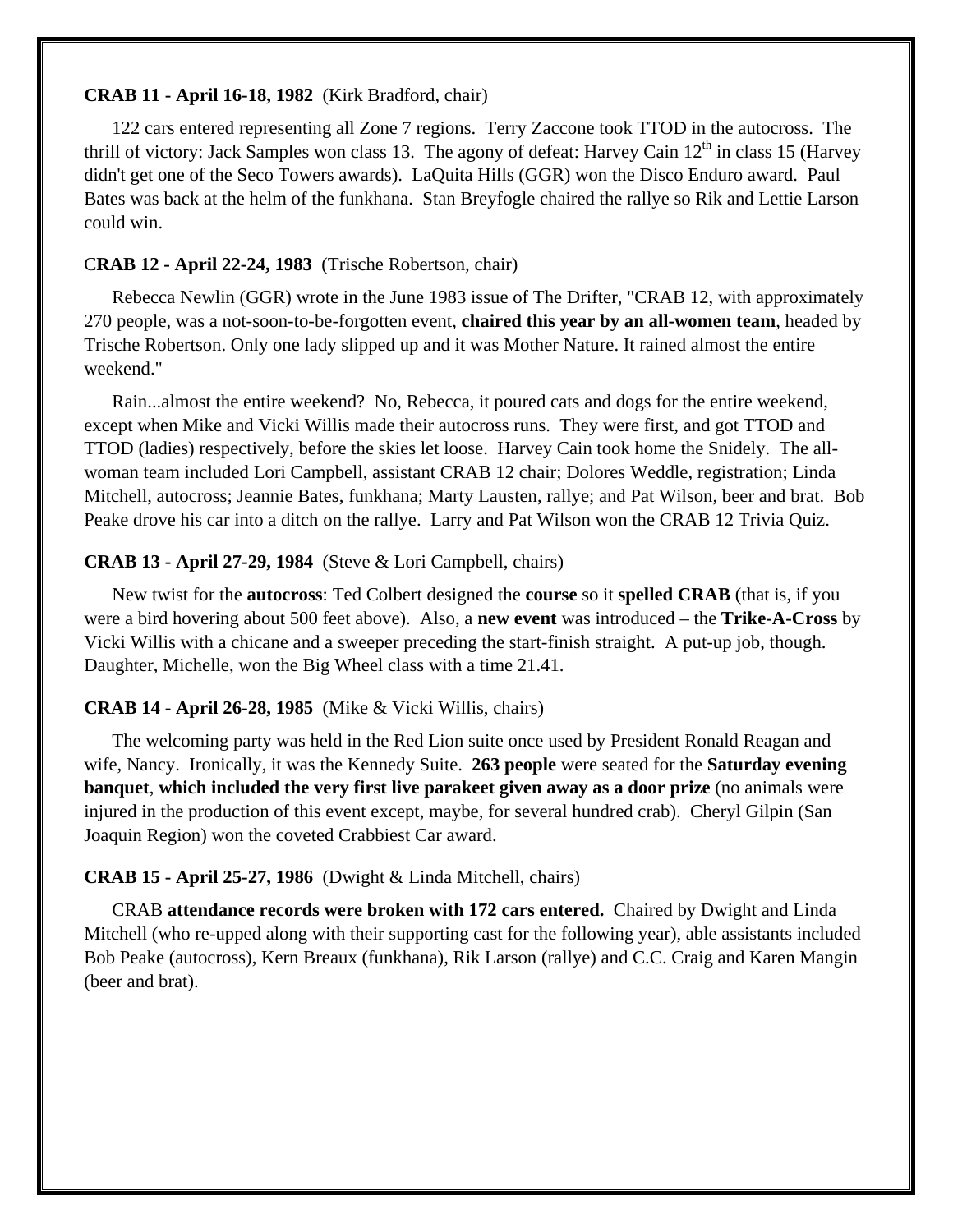#### **CRAB 16 - May 1-3, 1987** (Dwight & Linda Mitchell, chairs)

Bill Newlin (GGR) wrote **in the June 1987 issue of The Drifter**, "The people of CRAB get so wrapped up in the whole thing there's even awards for the Crabbiest Person and the Crabbiest Car." Bill **went on to explain the CRAB acronym**. At the Friday night **welcoming party**, it's **C**ocktails, **R**eacquaintances **A**nd **B**ench racing. At the **funkhana**, it's **C**ompletely **R**idiculous & **A**bsolutely mind-**B**oggling. At the **autocross**, it's **C**ompetitive, **R**acey **A**nd **B**old (Bill got TTOD, wife Rebecca got TTOD-Ladies). At the **banquet**, it's **C**rab, **R**efills **A**nd **B**ellyaches. But **most of all**, Bill said, "the **entrants** are **C**lassy, **R**owdy, **A**ttractive and **B**eautiful crabbers."

# **CRAB 17 - April 29-May 1, 1988** (Kern & Cindi Breaux, chairs)

The funkhana was handled by two imported masters of deviation and rule writing; Brian Perry (Redwood Region) and Don Henkel (Yosemite Region). Stan Michelman's **Third Annual Reebok Dance** contest came off without a misstep. At the autocross, Jeff and Stacy Reitmier (GGR) took TTOD, man and woman. Kirk and Carolyn Dobrenz (GGR) **won** the **Crabbiest Car** award, **even making their autocross runs with a huge crab affixed to the top of their Porsche**.

## **CRAB 18 - April 21-23, 1989** (Stan Breyfogle, chair)

**While John Clever was quaffing down Coors** at the welcome party, Jeff Lateer (GGR) organized **a wash 'n wax party** and **did exactly one-half of John's car, right down the middle.** Harold Allen (Redwood Region) found a new way to get home-made stingers into the Red Lion Inn banquet. Brian Perry vexed the entrants with his nighttime funkhana in the Red Lion parking lot. George and Nona Morley took tour-goers to the Air Museum. Twinkle-Toes Rebecca Newlin and Shufflin' Jim McDade won the dance contest (after they bribed the organizers to make Chris Doleshall, perennial winner from Redwood, a judge). Tom and Tambra Kroetz won the Crabbiest Car contest.

## **CRAB 19 - April 27-29, 1990** (Kern & Cindi Breaux, chairs)

CRAB **headquarters switched to the Radisson, Concours de CRAB was launched**, and the autocross was moved to Sunday with the rallye on Saturday. As a testament to the skill of all autocrossers, the Snidely award was put back on the shelf. **Stacy Reitmier beat husband Jeff to take TTOD and it was the first time a CRAB TTOD was won by a woman.** The team of Jim McDade and Kirk Bradford bombed-out in the funkhana. Jack and June Samples were honored during the Saturday evening banquet when Jack received his PCA 20-year membership certificate.

## **CRAB 20 - April 12-14, 1991** (Greg & Cyndee Peart, chairs)

Over 220 people in attendance. Because of entrant support, Concours de CRAB was made a permanent fixture and the **official acronym definition was changed to: Concours, Rallye, Autocross, Begegnen** (German for "meeting" or "encounter"). At the request of crabbers, the autocross and rallye were put back to Saturday and Sunday, respectively. Hank Malter worked flags at the autocross. **Randy Vidmar entered the concours to get a good parking place.** Kirk Bradford and Jim McDade were back at the helm of the KirkenJimKhana since they did so poorly competing the year before. **Kern** Breaux was spiffied-out for the banquet – **tux jacket, bright orange T-shirt, and multi-colored fluorescent pants**. **Harvey Cain** out-did himself by once again winning the Snidely award at the autocross, and by **setting his rallye clock early by a full-minute** (*and then questioning checkpoint workers' ability to tell time*).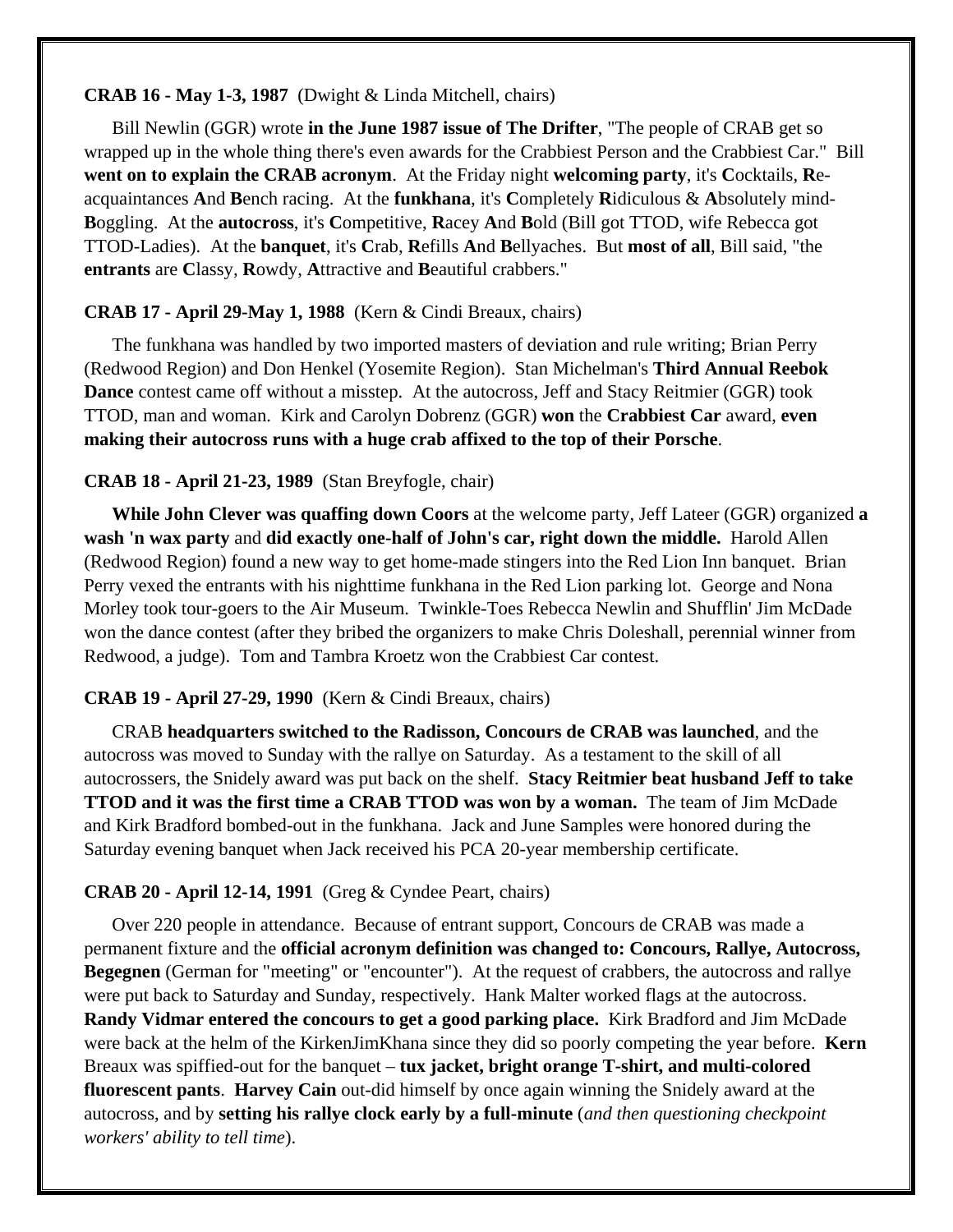#### **CRAB 21 - April 24-26, 1992** (Sally & Ron Boeck, chairs)

The Friday evening specialty drink, the "Crab Claw," prepared CRAB-goers for a new event, the Pedo-Rallye, which rallyemaster J. Toney designed for an average speed of 3 MPH. Linda Mitchell and Darrell Terry (GGR) won the autocross TTOD, women and men: Judy Zaccone (GGR) and Ray Scruggs (RR) did likewise in production cars. Carole Goodwin (LPR) won the Snidely. All KirkenJimkhana entrants wore shopping bags over their head, but not so on Sunday when Jessica Toney navigated her dad to first place in the rallye. Larry and Jan Grove (Redwood Region) won the concours "Peoples' Choice" with their '73 911 RSR.

## **CRAB 22 - April 8-10, 1994** (Shelagh Mackay, chair)

There was mid-day rain at the autocross. It didn't dampen enthusiasm of the **Copkhana organizers**, however, accustomed as they were to **long coffee and donut breaks.** Henry Watts and Karen Heyn (LPR) took the coppers TTOD, while the Mitchells, Dwight and Linda, took the autocross TTOD, men and women. George and Nona Morley got busted in Rocklin during the rallye. The team of Helen Ashuckian and J. Toney didn't get busted and won the rallye, overall.

## **CRAB 23 - April 21-23, 1995** (Susan & Tim Fleming, chairs)

Blue skies returned to CRAB. Larry and Jan Grove proved the 911 RSR was more than a show-car by taking the autocross TTOD, men and women. In competition of much lesser interest involving SVR members, Harvey Cain beat Larry Wilson in Class E, Tom Kroetz won Class J with a time THREE SECONDS better than Mike Willis, and Kirk Bradford crushed the opposition in Class Q. **Kent Brandon (SVR) finished last in his concours class, so he was made CRAB concours chair for the following year.** Walking tour competitors spent \$485.49 in local stores.

## **CRAB 24 - April 12-14, 1996** (Susan & Tim Fleming, chairs)

CRAB **headquarters moved to Folsom, at the Lake Natoma Radisson**; 78 cars registered. Tambra Kroetz did the walking tour with a totally absurd quiz. A **new event, the foothill driving tour cum wine tasting** by Bob Peake and Donna Falk was a smashing hit, as it were. Larry Grove and Sandy Provasi dusted the autocross field with TTODs, men and women. Perennial Parade favorites J. Toney and John Clever each finished poorly in the rallye, but not the team of Bob and Marilyn Van Heuit (YR) who won overall. Bud and Mary Ann Behrens (YR) got so excited over zeroing leg two, they blew the rest and finished third in class.

## **CRAB 25 - April 25-27, 1997** (Mike, Vicki & Michelle Willis, chairs)

CRAB was back at the Lake Natoma Radisson Inn for the *Silver Anniversary.* **Sacramento Brewery was the "official beer" of the event**, and **Ron Boeck** the **principal distributor** with his **cheby pickumup moving to each venue** during the weekend spreading good cheer. In attendance were the chairs of 19 previous CRAB events as well as Terry and Judy Zaccone (GGR), Paul and Cindy Christiansen (SNR), Rik and Lettie Larson (SVR), and Pat and Larry Wilson (SVR) who had attended all CRABs. Helen Ashuckian and J. Toney had the lowest rally score (22 points), and Tom and Sandy Provasi (LPR) each took TTOD in the autocross. Best Gymkhana result went to the team of Hank Watts (LPR) and Nikki Duncan (SVR).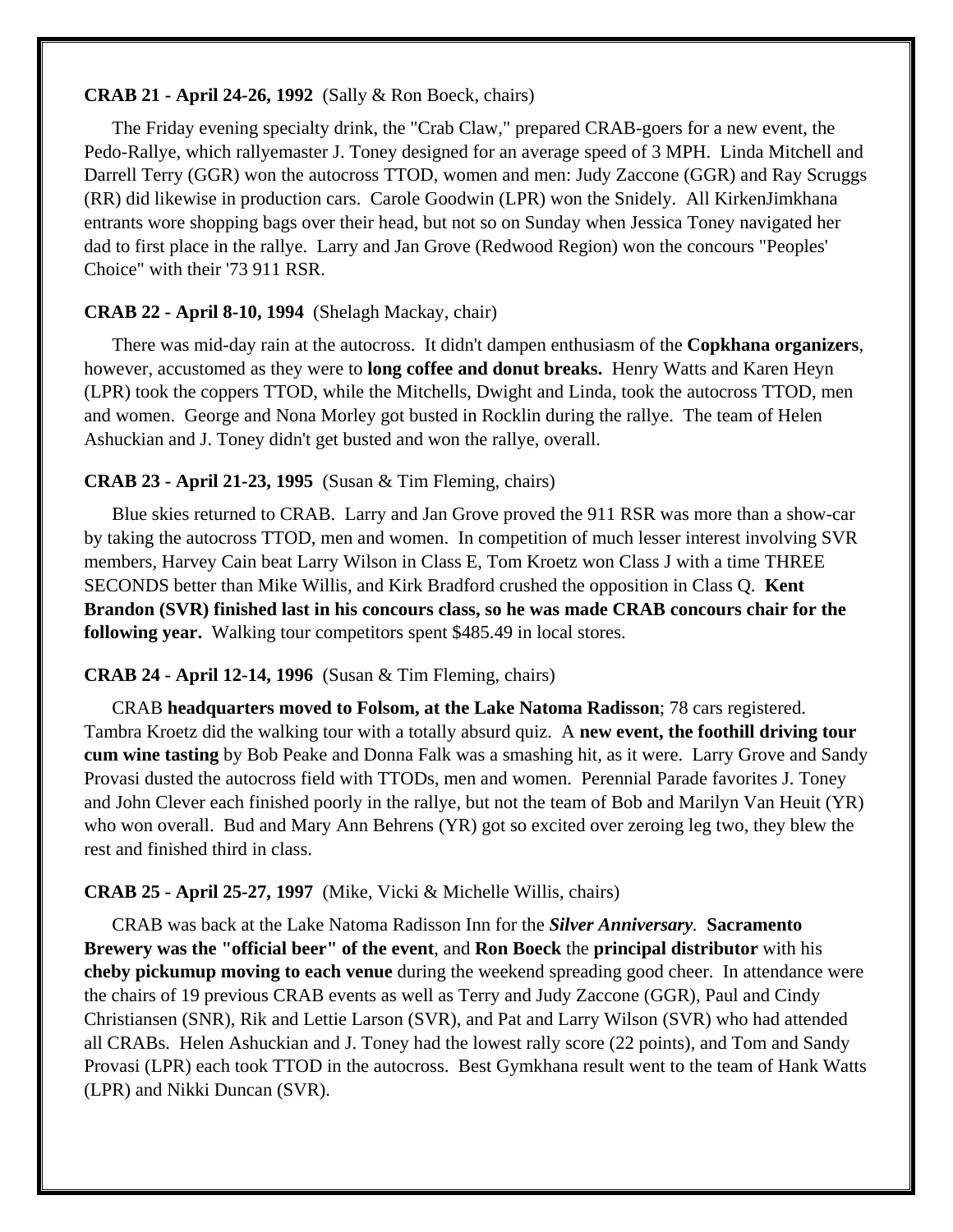**CRAB 26 - April 24-26, 1998** (Dan and Deb Catherwood, chairs)

Randy and Maureen Vidmar's funkhana opened the weekend, and Jeff and Kim Kinder blitzed the course with a van-load of 26 people (to celebrate the 26th anniversary of CRAB). They were, of course, disqualified. Top time at the Kern Breaux and Masuo Robinson CRAB autocross went to Tom Provasi after he nipped Jim Hayes. BIG news at Ron and Sally Boeck's CRAB rally - Rik and Lettie Larson competed together for the first time in 20 years (after a spat at the Aspen Parade rally?). They did reach checkpoints worked by Trische Robertson, George and Nona Morley, Jim and Joyce Karver, Dave and Dolores Johnson, and Larry and Gloria Dunn, but their finish remains a mystery - no rally results.

# **CRAB 27 - April 30-May 2, 1999** (Mike and Sue Ambrozewicz, chairs)

The wacky gymkhana (Rich McGlumphy, head wacko) was Friday night at the Sheraton in Rancho Cordova and top time of day (night) went to the Tom Provasi/Tim Fleming duo by a only a few seconds over Ron and Sally Boeck. Vans were outlawed. Saturday was bright and sunny for the autocross (Kern Breaux in charge) and the usual suspects did well and trophied (Bill Winkler beat Glen Brooksby to win Class T). The winos went on the foothills wine tour chaired by Rich Swenson and Judy Hanna (and helped by the Kinders and the McMahens). On Sunday, Bill Winkler and Glen Brooksby teamed-up for the rally (Larry and Mary Clark in charge) and, with an unlisted finish outside the top-ten, they claimed to have rebounded from their last-place rally finish the previous year (maybe "rebound" was a bit strong). The rally, won by J. Toney and Helen Ashuckian (surprise, surprise) with Ira and Carol McKee and Rob and Kerry Biddle in second and third, finished at Fair Oaks Park, site of the concours and the beer and brat. Ken Hollman and his 1956 356A won the peoples choice award.

# **No CRAB in 2000 - All the energy of the region went into hosting the very successful 45th Porsche Parade week-long event in July.**

# **CRAB 28 - April 27-29, 2001** (Susan and Tim Fleming, chairs)

After a year off in deference to Parade 2000, CRAB was back with a stellar group of event staff: Rik Larson presided over Friday's registration at Lake Natoma Inn, Folsom; Cyndee and Greg Peart did the gymkhana Saturday at Mather; Bill Winkler managed the autocross also at Mather; Jim and Kelly Finely cooked up a nifty gold country tour; Shelagh Matthews handled the Saturday night crabfeed at Lake Natoma Inn; Judy Stettner and Connie Miller arranged a walking tour of historic Folsom; Sally Boeck was rallymistress on Sunday; Jim Freeberg supervised the concours at Woodbridge Ranch Park; and, George and Nona Morley were head chefs for the event-ending beer and brat.

# **CRAB 29 - April 26-28, 2002** (Mike and Emily Willis, chairs)

CRAB 29 was headquartered at the Marriott Hotel, Hwy 50 at Sunrise, with the crabfeed at the St. John Vianney Parish Hall in Rancho Cordova. Event staff included Rik Larson (registration), Kern Breaux (autocross), Greg Peart and Randy Vidmar (gymkhana), Rich Swenson and Judy Hanna (two driving tours), Shelagh Matthews (walking tour), Herb Hoover (bus service to crabfeed), Kirk Bradford (voice of CRAB), Cyndee and Greg Peart (door prizes), Sally and Ron Boeck (rally), Dennis Stettner (concours), George and Nona Morley (beer and brat), and Susan Fleming (awards). The big news about the autocross: Glen Brooksby's time (28.95 seconds) was three-hundreds of a second faster than Tom Provasi's time (28.98 seconds), and thus Glen got top time of day (and a whole lot of satisfaction). The big news about the concours: the Boxster of Bud and Mary Ann Behrens and the Boxster of Tom and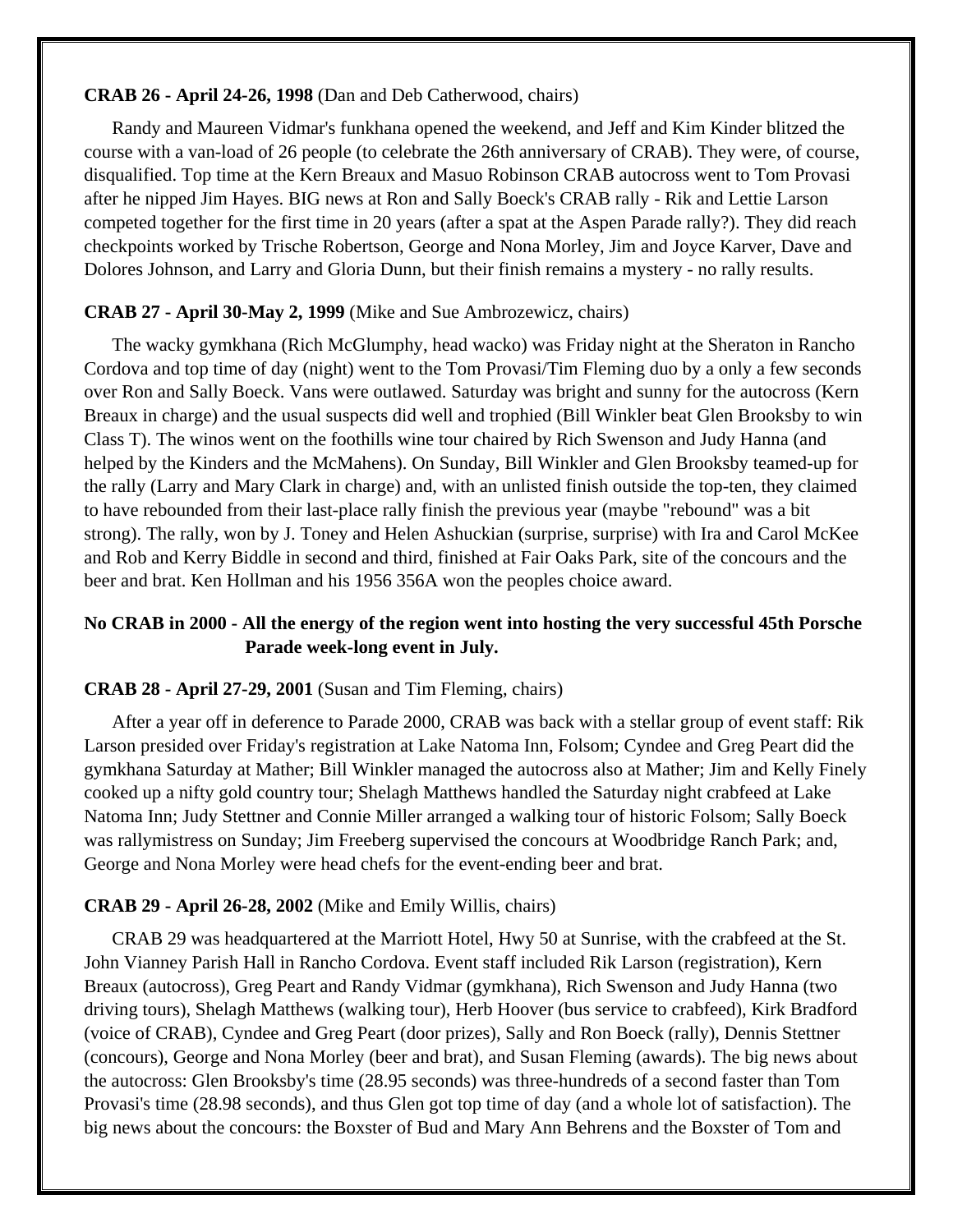Jude Sisson tied for first in class, both with 243 points. Susan and Tim Fleming ran the gymkhana with a time of one minute, 30 seconds thus earning a first in class and top time of day. Jessica and J. Toney, Mike Lommatzsch and Marcia Lennon, and Tom and Sandy Provasi all won first in class in the walking tour.

### **CRAB 30 - April 25-27, 2003** (Dwight and Linda Mitchell, chairs)

CRAB 30 was headquartered at the Lion's Gate Hotel in the McClellan Business Park (formerly McClellan AFB). Event staff included Rik Larson (registration), Bill Keegan (sponsors), Kim Nelson (hotel/restaurant), Tom Sisson and Katherine Sheppard (door prizes), Sue Fleming (awards), Ira and Carol McKee, Kent and Cindy Brandon, Rich and Karen McGlumphy (welcome party), Kern Breaux (autocross), Greg and Cyndee Peart (funkhana), Tom and Tambra Kroetz (walking tour), J. Toney (rally), Dennis Stettner (concours), Herb Hoover (parking control), Kirk Bradford (voice of CRAB), Mike Willis (special advisor), and Kern and Cindi Breaux (CRAB 31 co-chairs). A driving rain storm limited course setup activities on Friday, but it was clear and dry for the autocross on Saturday which pleased Tim Fleming as he took first in Class K (beating visiting PCA national secretary, Kurt Gibson) as well as top time of day (33.464 seconds). Bud Behrens won his class and actually had a better time (36.671) than his wife, Mary Ann, who won the ladies equivalent class with a time of 37.561 seconds. In the gymkhana (called, "AutoCircus"), Ron and Sally Boeck took top score of the day. The rally ended with a tie for first overall between Kirk and Linda Bradford and Mark and Mary Vreeland, both teams with a score of 32. The big news in the concours: the Cabriolet of Bob and Cathy Murray achieved a perfect score of 200 in the 356 class and also took the People's Choice award.

#### **CRAB 31 - April 23-25, 2004** (Kern and Cindi Breaux, chairs)

Elliot and Aleece Hoffman celebrated their 15th wedding anniversary on the way to CRAB 31. They had to make it quick - couldn't be late to registration. In The Drifter, Kern named CRAB event-staff (but omitted their event): Rik Larson, Greg and Cyndee Peart, Bill Keegan, Tom Sisson, Andy and Dianna Leight, Bob Peake, Susan Fleming, Katherine Sheppard, Kirk and Linda Bradford, Bob Peake, Terry Grillo, and Kim Larson. Class winners in the Funkhana were Dwight and Linda Mitchell, and Ron and Sally Boeck. Rally class-winners were J. and Jessica Toney, Mike and Emily Willis, Tish Gleason and Al Armellini, and Kirk and Linda Bradford. Autocross class-winning SVR members were Russ Hildebrand, Mary Ann Behrens, Pat Wilson, Dwight Mitchell, Steve Nieslony, and Bob Peake. And, in the concours, SVR class-winners were Tom Sisson, Phil Lawrence, Kent Brandon, and John Payne. Judy Hanna and her 356 notchback won Peoples' Choice.

#### **No CRAB event in 2005** - couldn't find a chair.

#### **CRAB 32 - April 7-9, 2006** (Kim Kinder and Kim Nelson, chairs)

Back again, it's CRAB 32 with CRAB "headquarters" at the Towe Auto Museum in Sacramento. Event staff were Kern and Cindi Breaux (welcome party), Rik Larson (registration), Herb and Jan Hoover (walking tour), Jon Kramer and Tom Sisson (funkhana), Matt Deter (autocross), Tom and Tambra Kroetz (driving tour), Mike and Emily Willis (crabfeed), Helen Ashuckian (rally), Dennis Stettner (concours), Mike and Sue Ambrozewicz (beer and brat), Tom Sisson (door prizes), Bill Keegan (sponsors), Rachel Johnson (awards), Andy and Dianna Leight (shirts), and Buzz and Julia Lynn (CRAB 33 co-chairs). It rained cats and dogs for Tom and Jon's Funkhana. Class-winning SVR members were